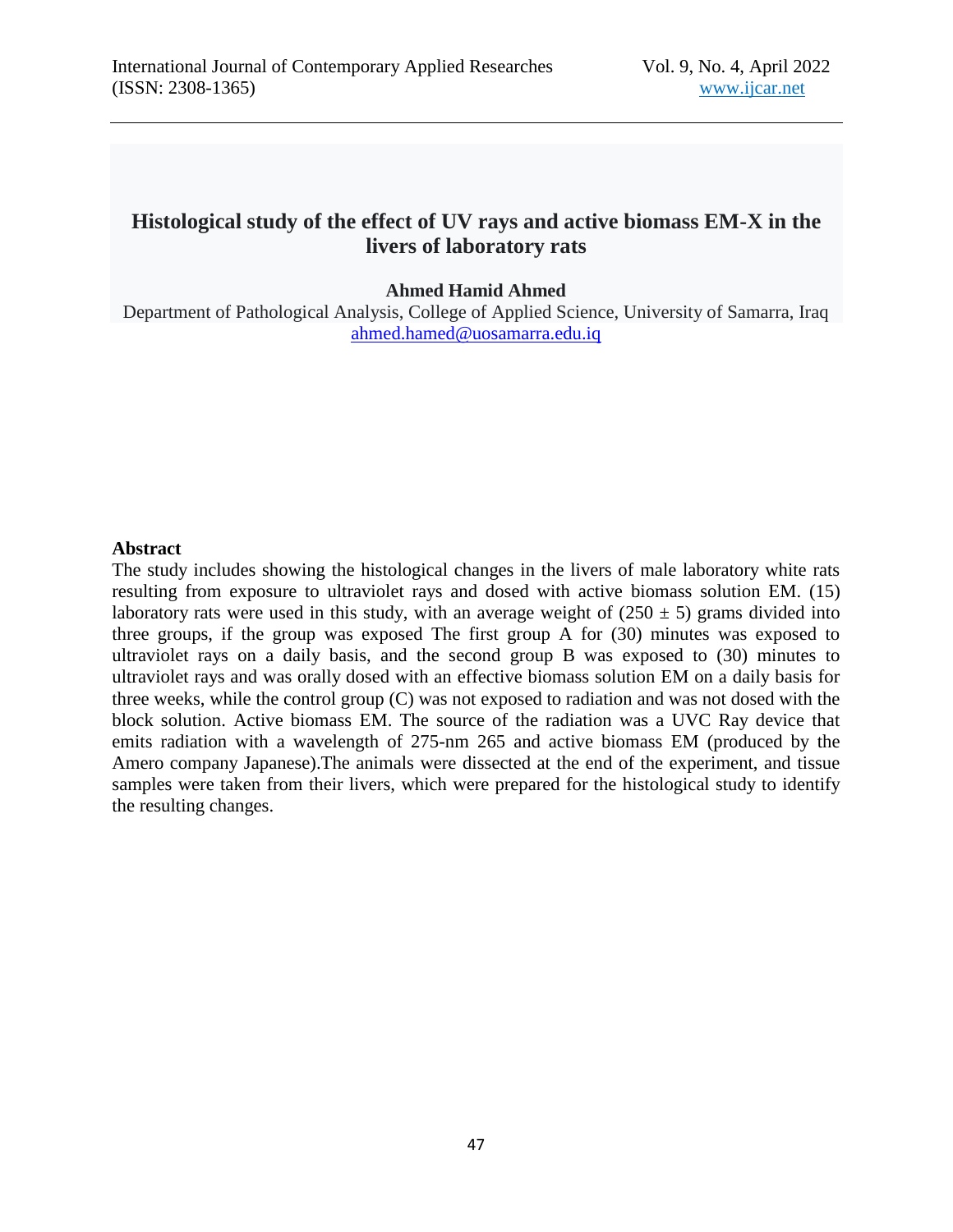## **Introduction**

Ultraviolet rays are electromagnetic waves that are shorter in length than the waves of visible rays, and longer than X-rays, and they are called ultraviolet because they are the shortest among the colors of the spectrum. There are three types of ultraviolet rays called the first type UVA, which is the most common during most periods of the year and has a high penetration ability to epithelial and connective tissues. The second type UVB is less penetrating than the first type, so it causes superficial burns on the skin. The third type is UVC, which is the most Dangerous to various living organisms.

Among the types of ultraviolet radiation, it is considered carcinogenic because it is genetically mutagenic and a non-specific harmful factor that has all the characteristics of initiating tumors and cellular abnormalities.. [2] The most important natural factor for protection from ultraviolet rays is the ozone layer (O3), which is one of the layers of the atmosphere, which works to prevent the arrival of harmful ultraviolet rays to living organisms, but due to the increasing air pollution in recent decades, this layer has eroded, which led to the arrival of A high percentage of ultraviolet rays to the surface of the earth and the appearance of distorting, mutagenic and carcinogenic effects on living organisms [3].

The liver is the largest gland in the human body, and it performs many important functions. The liver occupies the upper right part of the abdomen as it is located directly below the diaphragm and partially covers the stomach. The liver is surrounded by a capsule consisting of loose connective tissue characterized by its thinness, and from which very thin septa barriers extend, dividing the hepatic tissue into lobules microscopic in size [4] One lobule consists of bands or branching sheets of hepatocytes, which are polygonal, large in size, light in color, with a homogeneous pale cytoplasm receptive to acidic colours. The liver, including the sinusoids, is arranged in a shape reticular around the branch of the central vein.

The sinusoids are also stellar-shaped phagocytic cells known as Kupffers cell, and the liver lobule is the structural and basic unit of the liver through which it performs its functions [5]. Effective Biomass Effective Microorganism, which is a natural preparation widely spread in East Asia, especially in Japan [6] It is produced by fermenting papaya plant, seaweed extract and unpolished rice, and it contains a compatible group of beneficial microorganisms, including photosynthetic bacteria, lactic acid bacteria, and yeasts Yeast as shown in Table [8,7].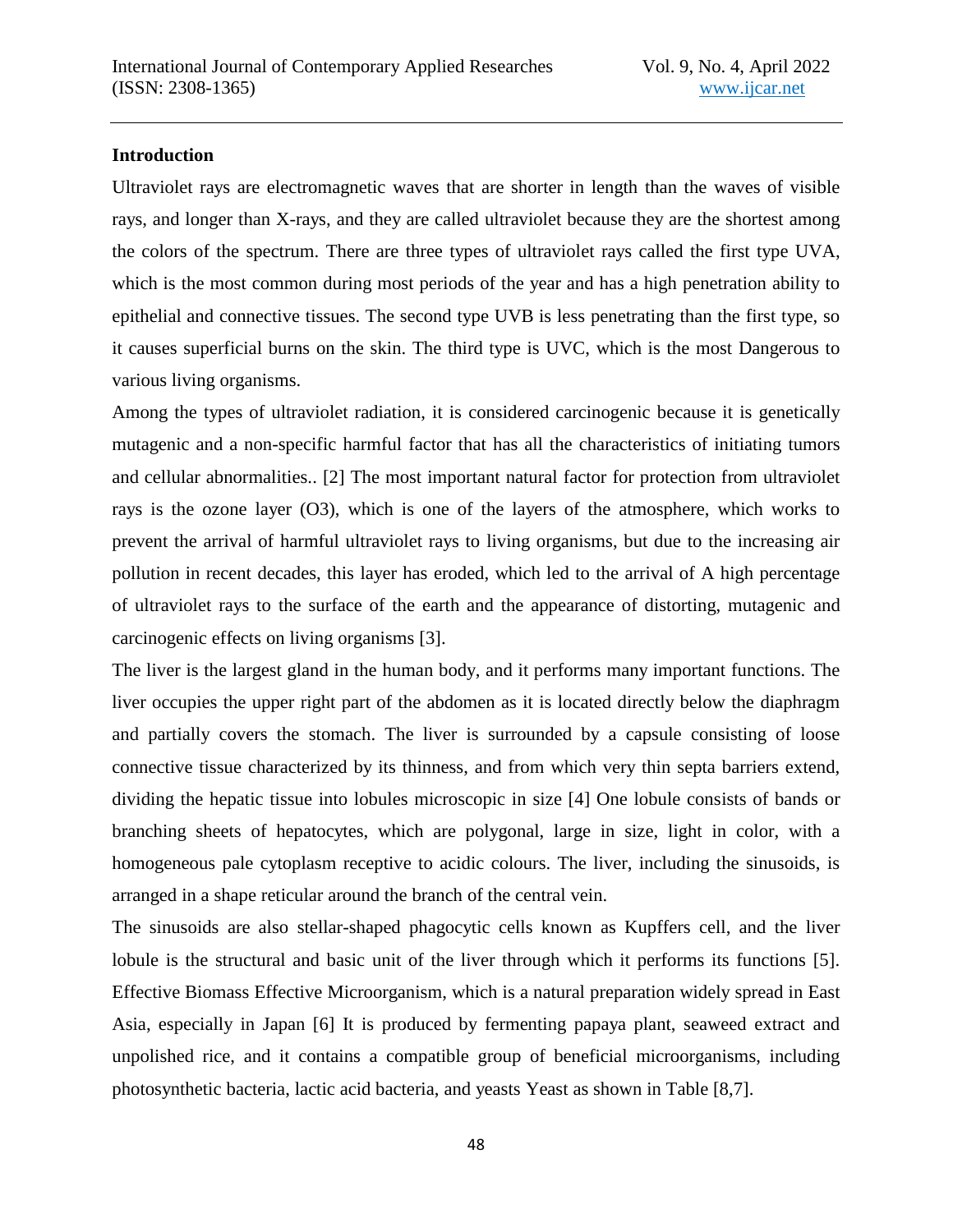The microorganisms used in the production of active biomass EM are classified under the standard (safety first class) and each food item classified under the safety first standard is one of the varieties that does not cause any kind of disease to adult human life, and this classification has been approved by the American Society for public health after undergoing hazardous testing, and also approved by the Scientific Advisory Committee for the Measurement of Microorganisms in the United States of America , all acid bacteria and yeasts used in active biomass products (EM) are included in the US Food and Drug Administration (FDA) classification list, an agency of the US Public Health Administration, and are recognized on the basis of their safety and freedom from risks to human health and the environment. [9 ,6].

## **Materials and methods:**

• Preparing the animals: 15 animals of white male Rattusrattus were used in this study, their ages ranged between 12-10 weeks, obtained from the animal house in the pharmacology department of the Samarra Pharmaceutical and Medical Appliances Industry Company. The animals were divided into three groups and placed in specialized cages.

As in Figure (1), appropriate laboratory conditions were created for it, including ventilation and temperature ranging between 26-24 °C, and a 12:12-hour illumination system, except for the exposure period. The cages were kept clean and sterilized with70% ethanol alcohol disinfectant once a week.

Experiment groups :

• The first group (A) was exposed to ultraviolet rays for (30) minutes on a daily basis for three weeks [10].

• The second group (B) was exposed to ultraviolet rays for (30) minutes on a daily basis and was orally dosed with an effective biomass solution EM (produced by the Japanese company Amero) at a dose of 3 ml / kg of body weight with drinking water [11] for a period of three weeks.

• The control group (C) was not exposed to ultraviolet rays and was not dosed with EM active biomass solution.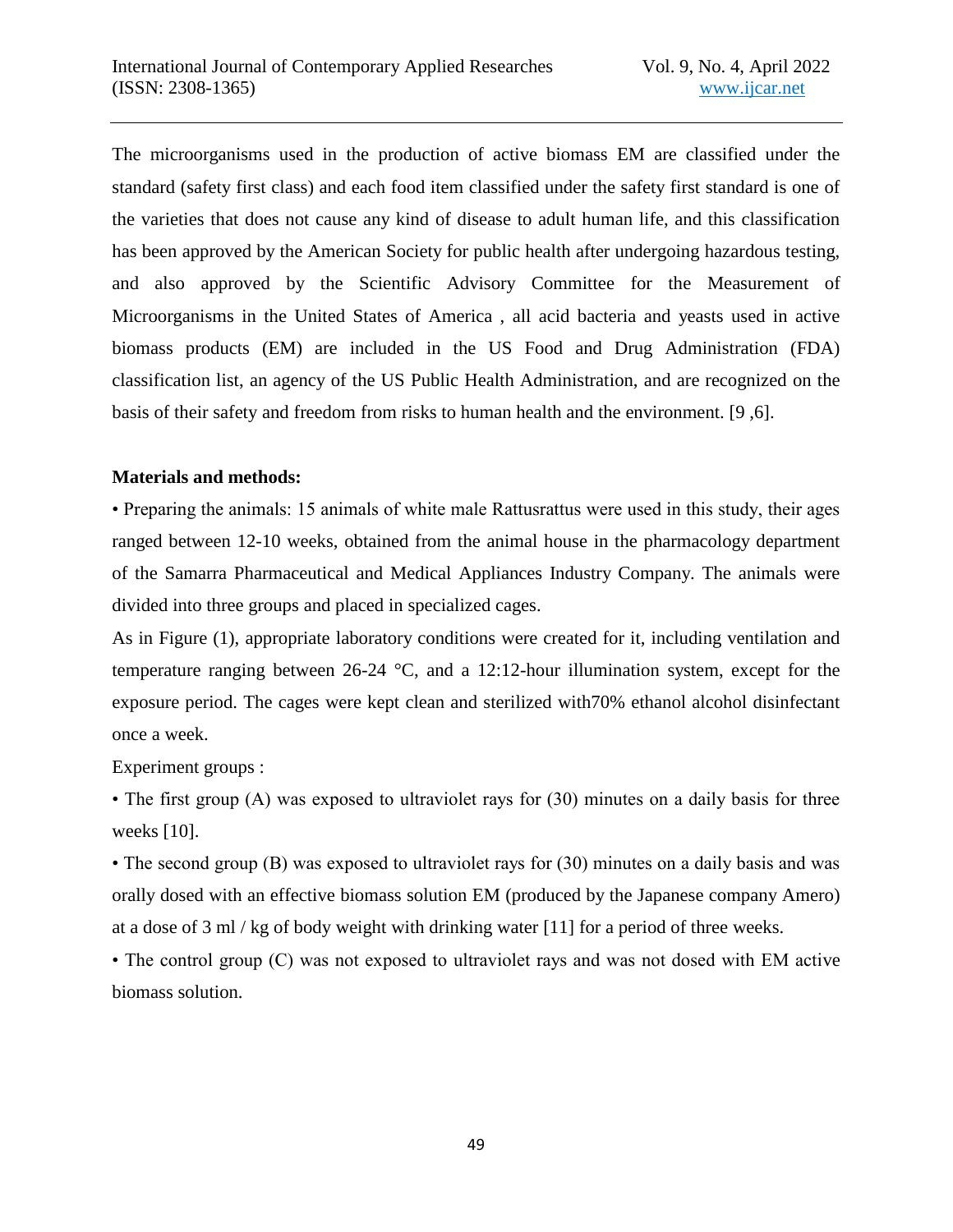

Figure (1) Cages and experimental anima

Preparation of samples for study under light microscopy

After the termination of the treatment period of the animals, various organs of the animals such as the stomach, small intestine, large intestine and liver were taken, and these samples were fixed in 10% formalin saline solution for four hours, then the water was withdrawn from it by passing it with ascending concentrations of ethyl alcohol (50, 70, 95, (100)% Then the models were sanded using xylene, and then saturated with paraffin wax with a melting point of  $(58-56)$  °C by means of the oven and at 60ºC for three hours, then the models were poured with special L-shape molds using clean paraffin wax, then they were cut by the cutter The rotor is (4-5) micrometers thick, and the sections were surfaced at a temperature of (45-48) ºC in a special water bath to brush the sections, then they were loaded onto glass slides, and dyed with (hematoxylin and Eosin) .It was prepared for examination and imaging with a light microscope using a digital camera [12] .

# **Results**

Histological changes in the livers of laboratory rats.



Figure (2) (A) group Just UV : Liver cross section show congestion (CON) of blood vessels with present fibrocytes  $(F)$  H&E X40.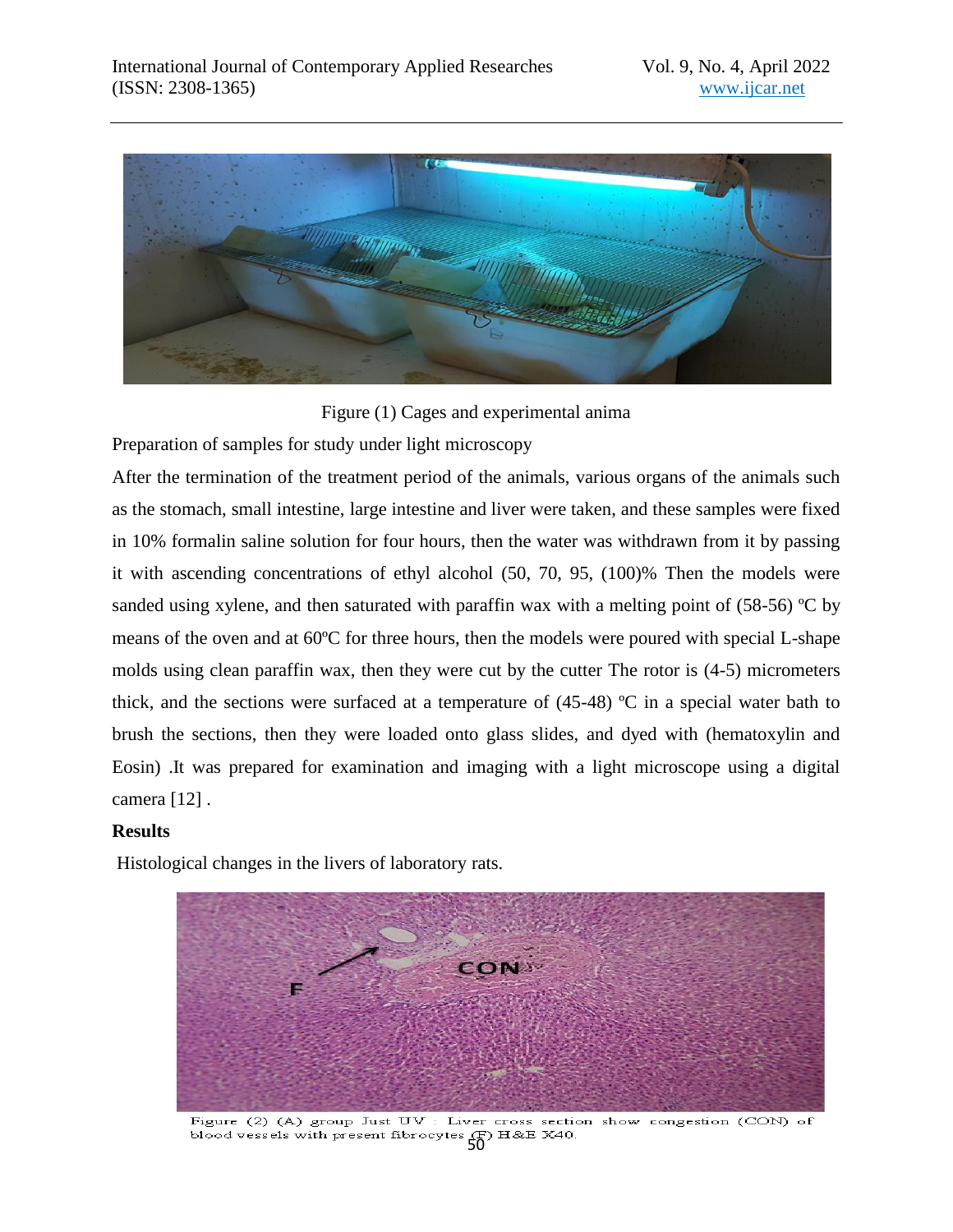

Figure (3) (A) group Just UV : Liver cross section show thickening wall (TW) and congestion (CON) of blood vessels and infiltration of lymphocytes (IL) with present fibrocytes (F) H&E X100.



Figure (4) (A) group Just  $UV$  : Liver cross section show thickening wall (TW) of blood vessels and infiltration of lymphocytes (IL) with oedema (OD) H&E X40.

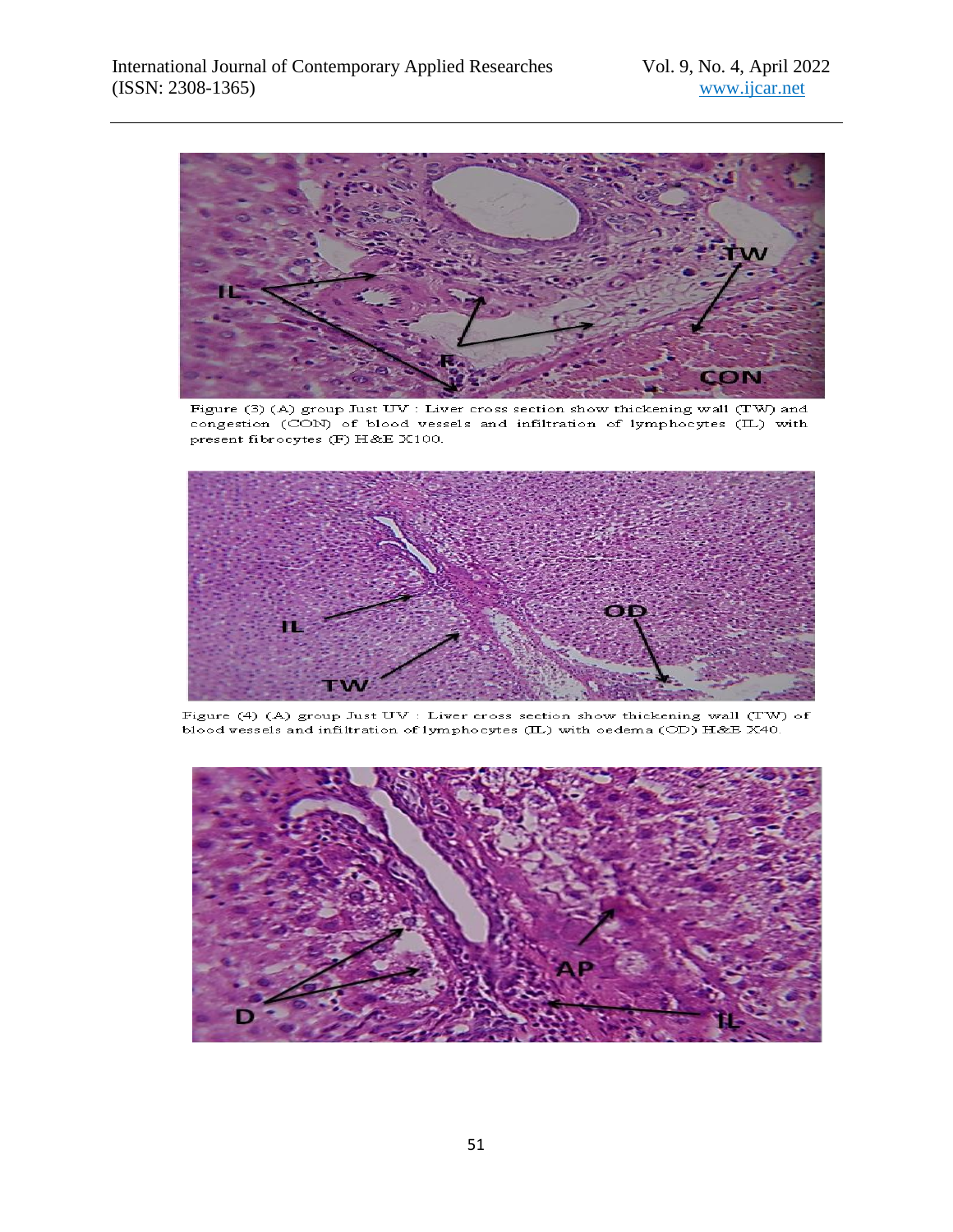

cell (KC)and hepatocytes (HC) H&E X100.



Figure (8) (B) group UV and EM: Liver cross section show central vein (CV), Kupffers cell (KC)and hepatocytes (HC) H&E X40.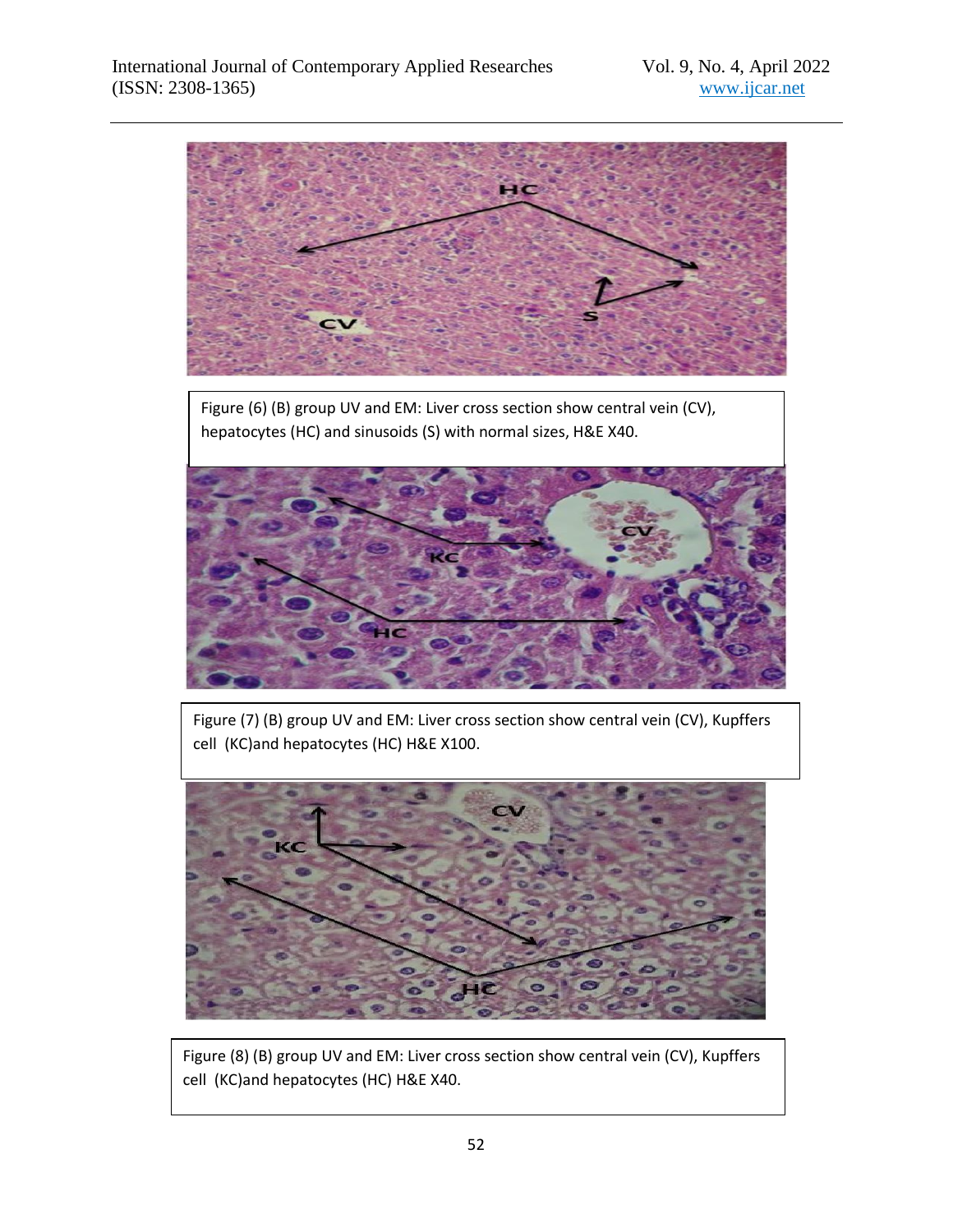

Figure (9) (C) control group: Liver cross section show central vein (CV), hepatocytes (HC), and sinusoids (S)H&E X 40.

#### **Discussion**

The liver is the largest internal organ in the body and is the chemical factory of the body because it performs a wide range of chemical and vital functions, and it is the place in which all substances are metabolized, as it consists of tissues with great metabolic activity, possessing many mechanisms and metabolic systems [13] and one of these functions is The conversion of vitamin D2 and vitamin D3 to D3 25-hydroxyvitamin D3 25-hydroxy vitamin [D3-25(OH)] by the action of 25-hydroxylase enzyme [14],The most important source for obtaining vitamin D3 is its formation through the skin, as it consists of 90% of vitamin D3 and this is in the presence of ultraviolet rays [16,15].

As the cross-section of the liver shows congestion of blood vessels in addition to the accumulation of fibroblasts (Figure 2), and the cross-section of the liver in Figure 3 shows thickening in the wall of blood vessels, in addition to an infiltration of lymphocytes in the presence of inflammation in the area with the presence of fibroblasts, as the evidence indicates that Previous studies indicate that vitamin D is a modifiable factor according to the amount of chronic and continuous exposure to UV rays [18,17].Excessive vitamin D inhibits hepatic stellate cell (HSC) proliferation, which causes excessive collagen buildup—a hallmark of hepatic fibrosis and is the most potent pathogenic pathway for cirrhosis [19, 20] A cross-section of the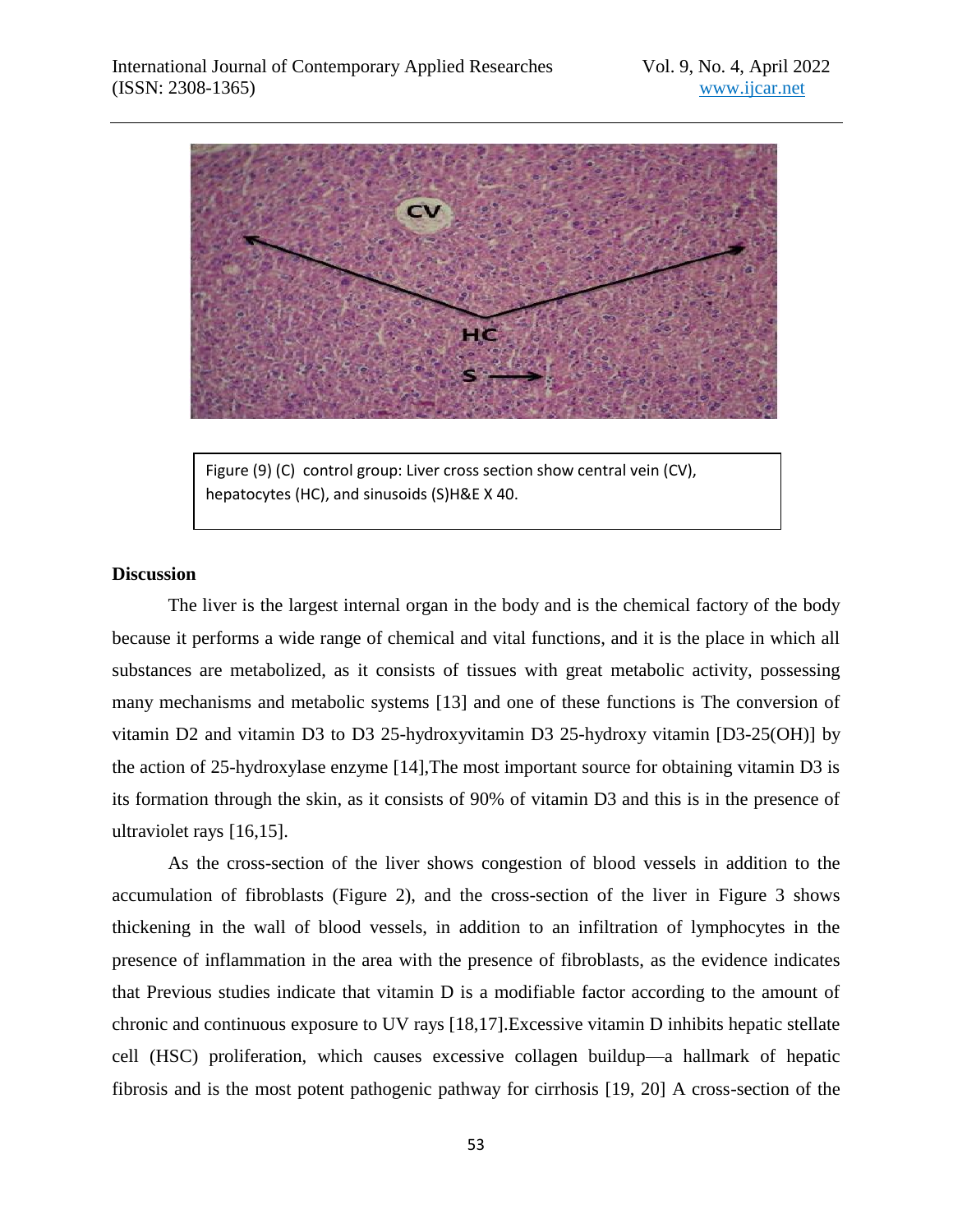liver Figure (4) shows a thickening of the vessel wall Hematopoietic and lymphocyte infiltration with edema, as the histological results showed in the cross-section of the liver (Figure (5), to the appearance of degenerative liver cells and the occurrence of inflammation, due to the occurrence of oxidative stress leads to the generation of free radicals that attack and combine with unsaturated fats, which causes lipid peroxidation Peroxidation in the structure of cellular membranes [21] that causes activation of programmed death pathways, the extrinsic pathway resulting from cell membrane damage, and activation of programmed apoptosis by a mitochondrial mediated pathway resulting from mitochondrial membrane damage.[22, 23].

The results of the histological study of the livers of male laboratory rats in group (B) exposed to ultraviolet rays and orally dosed with EM active mass solution showed a normal histological pattern similar to that of the control group, which is explained based on the action of EM biomass components, which included antioxidants such as flavonoids, including (kaempferol, panaxin, qurecetin, lycopene, ascorbic acid, alpha-tocopherol, uniquinone), studies have indicated the therapeutic ability of EM solution through its anti-inflammatory role, and by inhibiting the production of inflammatory mediators including cytokines and interleukins (IL-5, IL-6). , IL-10) [24], and it also plays an antioxidant role, as it works to protect hepatocytes from the oxidative stress caused by free radicals resulting from exposure to ultraviolet rays, and this was explained by [25],It may be attributed to the action of flavonoids, saponins and lycopene, which are found in the components of EM, in the inhibitory effect of ultraviolet rays, which makes this substance a very effective antioxidant through its ability to increase the activity of enzymatic antioxidants inside the organism, including increasing the activity of Superoxide Dismutase (SOD).

Increasing the level of glutathione in the liver tissues and scavenging free radicals, which contributes to reducing lipid peroxidation and protecting membranes and cellular organelles from oxidative damage, especially DNA, which makes the tissue appear almost normal, and its stimulating action has led to compensation for cells damaged by the effect of radiation. Ultraviolet [2426,25,].

## **Reference**

1- Al-Fakji, TaghreedHazim Saber . (2003) A comparative microscopic study and the effect of some electromagnetic rays on the histological structure of the retina in two types of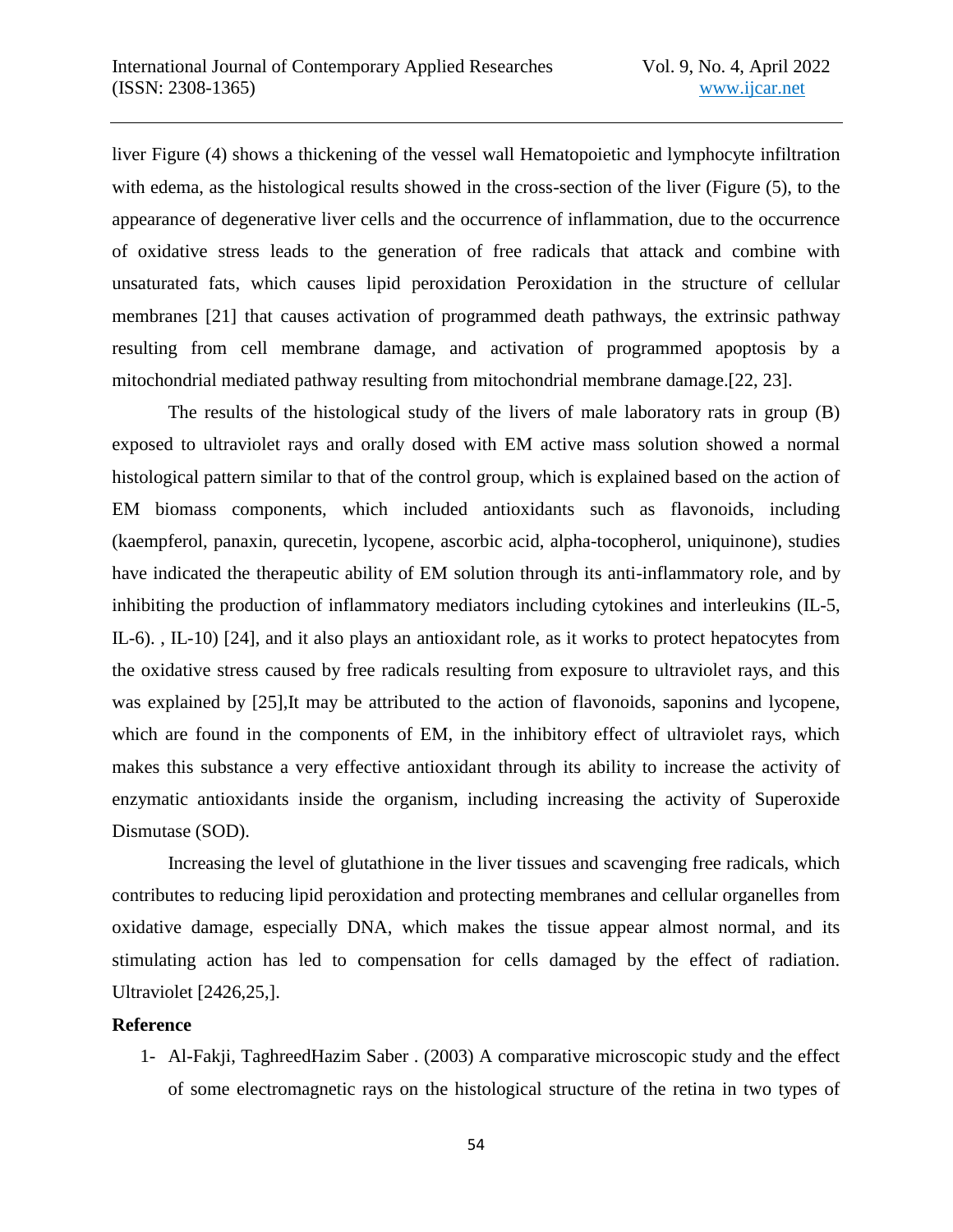bony fish: Al-Sinak and Lakh Nakoura, Master's thesis, College of Education, University of Mosul .

- 2- Otero,S. ; Nunes, E.; Martinez, J.; Tomas R.; Arroniz M.,(2006). Effect of radiation on the cadmium and enhanced UV physiology and the concentration of UV absorbing compounds of the aquatic liverwort exsertifoliasubsp.photochemphotobiol. Sci.5: 766- 769 .
- 3- Klisch ,M, haeder, D,P(2001). Uv radiation on phytoplankton. Trends in photochemistry & Photobiology, Vol. 8, 137-143 .
- 4- Moss, D. W and Henderson, A. R (2001), Clinical enzymology. In "Tietz textbook of clinical chemistry," 3rd ed., Burtis CA and Ashwood ER, eds. Phladelphia.
- 5- Furuta T, Maeda E, Akai H, Hanaoka S, Yoshioka N, Akahane M, Watadani T, Ohtomo K. (2009). Hepatic segments and vasculature: projecting CT anatomy onto angiograms. Radiographics. Nov;29(7):1-22. doi: 10.1148/rg.e37.
- 6- Chui, C.H. ; Hau, D.K.P. ; Lau, F.Y. ; Cheng, G.Y.M. ; Wong, R.S.M. ; Gambaria, R. ; Kok, S.H.L. ; Lai, K.B. ; Tang, J.C.O. ; Leung, T.W.T. ; Higa,T. ; Ke, B. ; Tang, J.C. ; Fong, D.W.F. and Chan, A.S.C. (2006)." Apoptotic potential of concentrated effective microorganism fermentation extract on human cancer cells" . Int. J. Mol. Med., 17: 279- 284.
- 7- Park K., Jeon S., Cho J., Park J., and Jang S.,(2011). Effective Microorganism substance (EM-S) Reduces development and aggravation of atopic dermatitis-like skin lesions in NC/Nga Mice. J.,KoreanSoc.,Appl., Biol.,Chem.,54(2):211-220.
- 8- Do, J., Seo, H., Hwang, J., Kim, J., and Nam, S.,(2007). Effective microorganism fermentation extract (EM-X) attenuates hyperreactivity and inflammation through selective inhibition of the TH2 response independently of antioxidant activity. Inter.J. of Molec. Med.20:631-635.
- 9- Abu-Yazed, E. (2007)."Effective microorganisms "[.http://www.pal](http://www.pal-stu.com/vb/showpost.php?p=29976&postcount=1????????)[stu.com/vb/showpost.php?p=29976&postcount=1.](http://www.pal-stu.com/vb/showpost.php?p=29976&postcount=1????????)
- 10- R.H., Latteef (2001).The effects of ethyl alcohol on implantation and fecunding in mice , university of Tikrit , , Tikrit, Iraq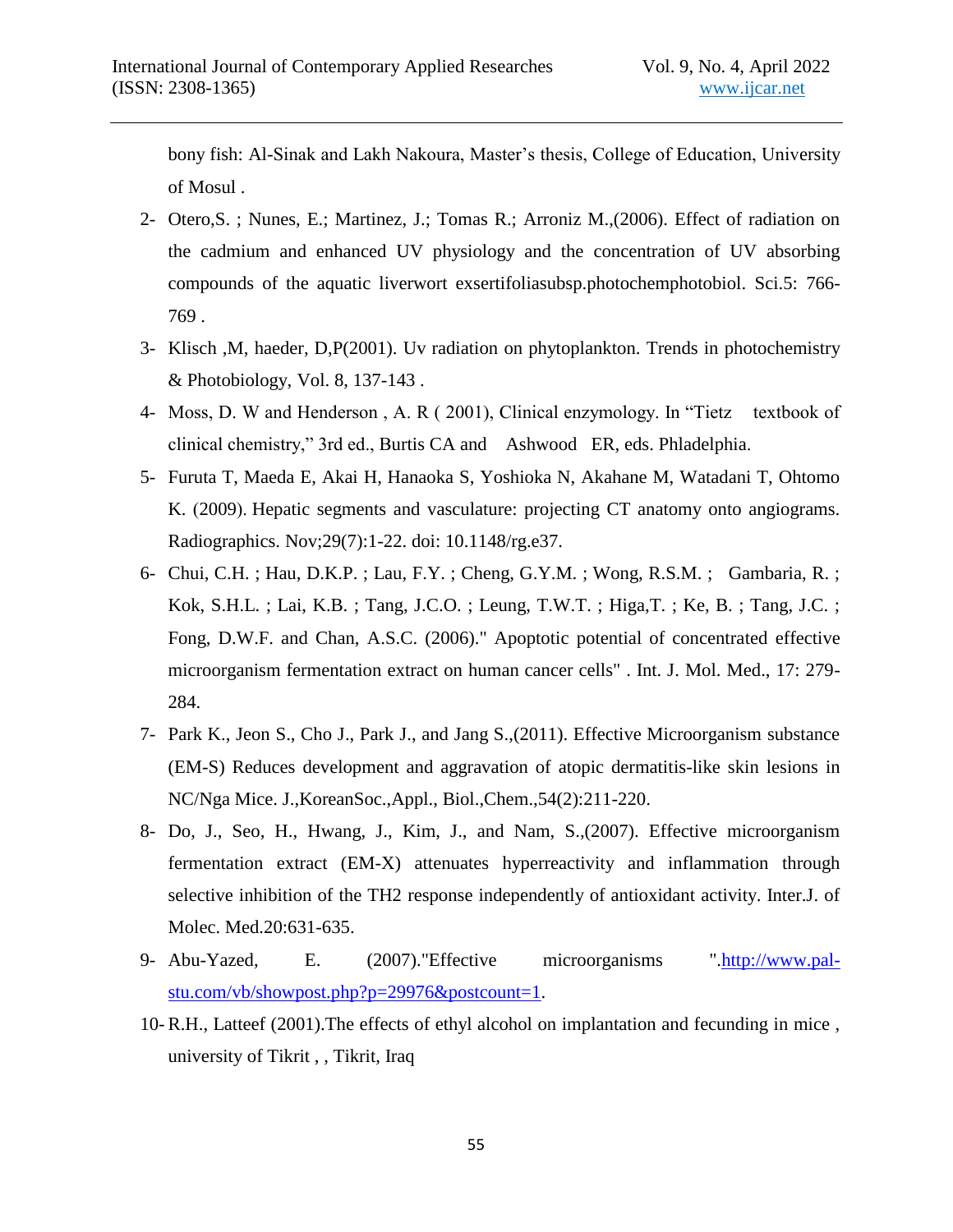- 11- Ke, B., Xu Z., Ling, Y., Qiu, W., Higa, T., and Aruoma, I.,(2009). Modulation of experimental osteoporosis in rats by beverage effective microorganism-X(EM-X).Biomedicine and pharmacotherapy 63:114-119
- 12- Humason, G.L. (1967). Animal Tissue Techniques. 2nd.edn., W.H.
- Freeman Company, San Francisco.
	- 13- Theocharis,S.L.; Margeli,A.G. &Varonos,D.E.(1994). Thimidyne kinase activity in liver and serum of rats after lead administration Toxicol.; 71:1 – 15.
	- 14- Mathieu C, Gysemans C. (2006)Vitamin D anddiabetes. Av Diabetol.;22(3):18793
	- 15- Du C, Yang S, Zhao X, Dong H(2017). Pathogenicroles of alterations in vitamin Dand vitamin D receptor in gastrictumorigenesis. Oncotarget.;25;8(17):29474.
	- 16-Jäpelt RB, Jakobsen J. (2013 ) Vitamin D in plants: a review of occurrence, analysis, andbiosynthesis. Frontiers in plant science. ;13;4:136.
	- 17- Ding N, Liddle C, Evans RM, Downes M. (2013). Hepatic actions of vitamin D receptor ligands: a sunshine option for chronic liver disease? Expert Rev Clin Pharmacol.;6(6):597–9.
	- 18- Fedirko V, Duarte-Salles T, Bamia C, Trichopoulou A, Aleksandrova K, Trichopoulos D, Trepo E, Tjønneland A, Olsen A, Overvad K.(2014). Prediagnostic circulating vitamin D levels and risk of hepatocellular carcinoma in European populations: a nested casecontrol study. Hepatology.;60(4):1222–30.
	- 19- Abramovitch S, Dahan-Bachar L, Sharvit E, Weisman Y, Tov AB, Brazowski E, Reif S.  $(2011)$ . Vitamin D inhibits proliferation and profibrotic marker expression in hepatic stellate cells and decreases thioacetamide-induced liver fibrosis in rats. Gut.;60(12):1728–37.
	- 20- Ding N, Ruth TY, Subramaniam N, Sherman MH, Wilson C, Rao R, Leblanc M, Coulter S, He M, Scott C. (2013). A vitamin D receptor/SMAD genomic circuit gates hepatic fibrotic response. Cell.;153(3):601–13.
	- 21- Al-Khateeb,S.O.,(2015) Effect of aqueous extract of red tea plant (Hibiscus sabdariffa L) on the lipid and glucose profile of white male rabbits exposed to oxidative stress Iraqi Journal of Agricultural Sciences - 47 (1): 326-336 / 2